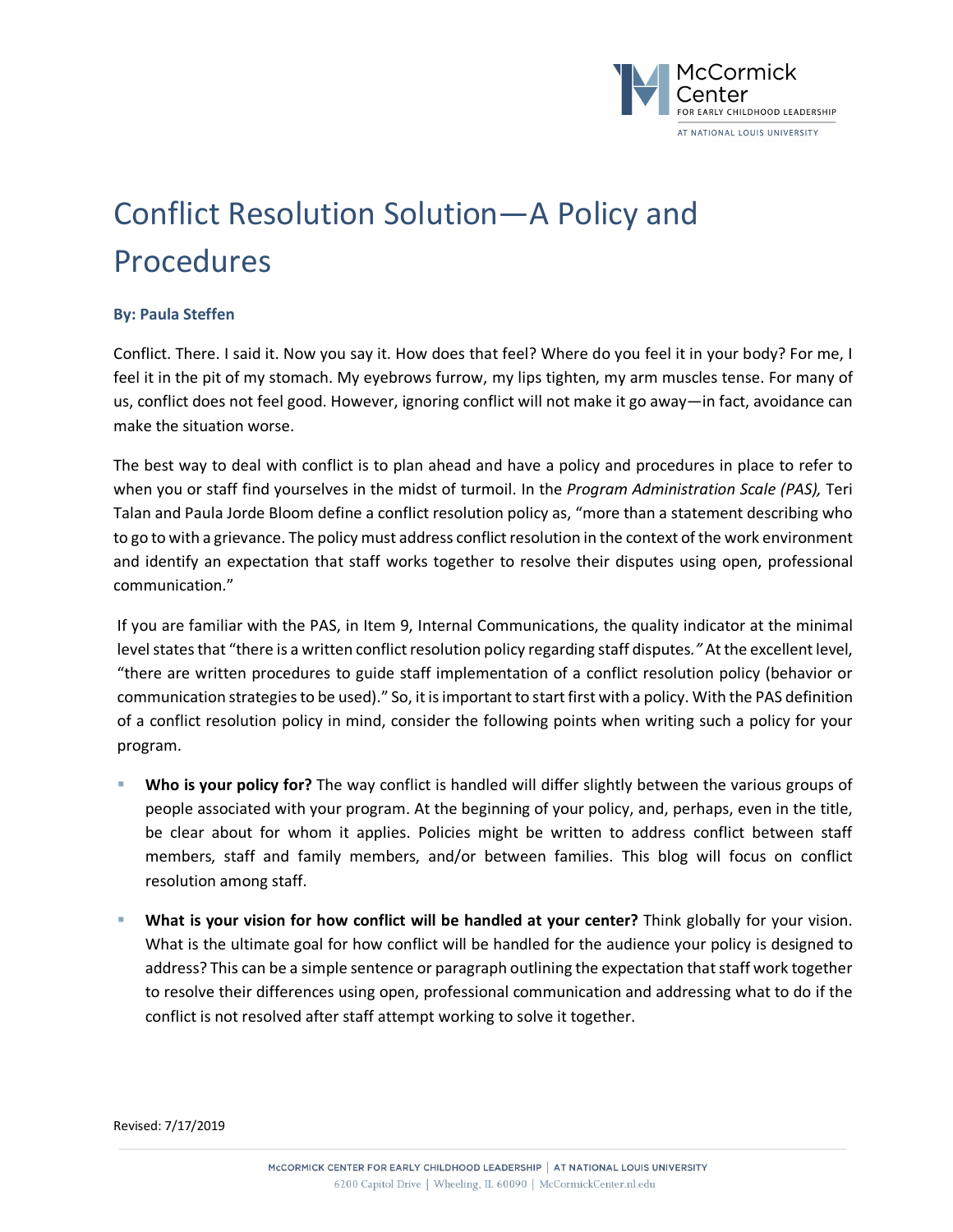Once your policy is written, it is helpful to think through the procedures needed to guide staff in conflict resolution. Procedures are the "how to" steps in resolving conflict. Having written guidelines in place that outline your center's expectations for interactions between staff will give you and your staff a blueprint to refer to when problems arise. Consider the following guidelines as you begin to outline procedures:

- **Reflect.** Encourage staff to individually reflect on the situation prior to their meeting. You may even want to provide staff with guiding questions to help them think objectively about the issue, consider how the situation made them feel, and identify possible solutions. Reflecting on the situation in advance often helps those involved to think more rationally and better articulate their points of view.
- Talk. Expect the persons involved to talk to each other. Like the above definition states, the first expectation should be for staff to try to resolve the conflict themselves, without supervisor support. As early childhood professionals, we are good at helping, and expecting, children to talk with each other to work out their differences. The same goes for staff. In your procedures, suggest staff members find a neutral place and agreed upon date and time where there will be little chance of interruption to have this conversation.
- § **Focus on behavior and events.** Encourage staff to take the emotion out of the situation and to objectively state their side of the situation. Suggest they separate themselves from the problem. Also, encourage them to avoid the use of the word "you" in phrases such as "when you did…" or "you made me…" which sounds accusatory. Instead, encourage staff to use "I messages" to state their feelings.
- **Example 1** Listen. Suggest staff employ active listening techniques such as affirmations, summarizing, and repeating back what they heard the other person say. Many times, the conflict can be resolved at this level because, by understanding each person's perspective, misunderstandings are clarified and issues are resolved.
- § **Identify points of agreement and disagreement.** Encourage staff to work together to come up with a list of topics in which they agree and disagree. For the topics of disagreement, in their book, *Getting to Yes: Negotiating Agreement Without Giving In*, Roger Fisher and William Ury encourage brainstorming and thinking outside the box for generating possible solutions.
- **Develop a plan.** Ask staff to identify solutions from the ideas generated in the brainstorming session that both parties can agree on. Discuss what responsibility each party has to reach the solution. In *Six Steps to Conflict Resolution in the Workplace*, Kimberly Benjamin suggests formally acknowledging the solution by using phrases such as "I agree to…" and "I acknowledge I have responsibility for…" doing so is another way to clarify what has been agreed to and demonstrates a commitment by both parties.
- § **Check-in.** Suggest that the parties involved set a date to check in with each other, again in a neutral setting with little chance of interruption, to determine if the agreed upon solution is working the way each party anticipated. If not, clarifying expectations and tweaking the original plan would be in order.

Revised: 7/17/2019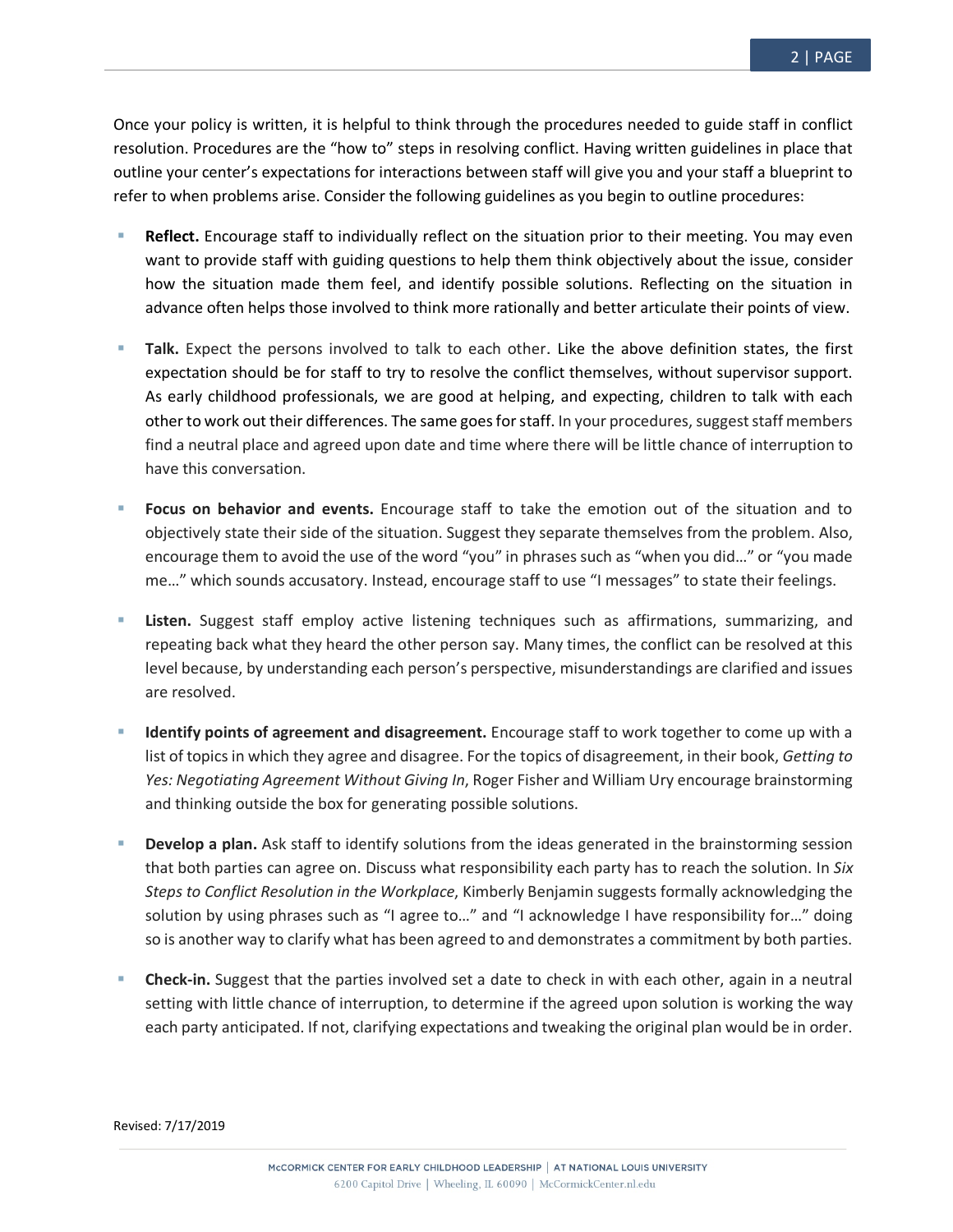Seek Support. If employees have made the effort to resolve conflict on their own, but they cannot come to a resolution, encourage them to seek supervisor assistance to guide them through the process, and/or come to a final decision regarding the conflict.

Having policies and procedures in place is the first step in guiding staff as they deal with conflict in the workplace. In addition, staff will need continued training and support in implementing a conflict resolution policy. This support can come in a couple of ways:

- § **Be available.** Let employees know that administrative staff is available to support them in their efforts to resolve conflict. An open-door policy is one way to let staff know that you are available to support them in all aspects of their job, including their efforts to resolve conflict. Encourage employees to ask for guidance in implementing the procedures that are written for them to follow.
- § **Training.** Offer training in conflict resolution at least annually. In Item 9 in the PAS, to receive credit at the "good" level, the expectation is that "training in conflict resolution was provided for staff within the past year." Training involves more than spending a few minutes reviewing the center's policy; it involves a component that might include brainstorming, role plays, and small group discussions to name a few. By actually practicing situations where misunderstandings and conflict might arise, staff will be more confident in addressing issues that may come up for them in the future.

I am reminded of the famous quote, "Failing to plan is planning to fail." With a conflict resolution policy and procedures in place, as well as ongoing administrative support and training, staff will have a roadmap to guide their efforts at conflict resolution that align with your program's vision. Although conflict is never comfortable, it does feel better to have a solid policy and procedures in place to refer to when conflicts do arise.

**Do you coach directors and want to know more about the topic of conflict resolution? Attend the Transformative TA Institute September 24-26, 2019 at the McCormick Center.**

## References

Benjamin, K. (2013). *Six steps to the conflict resolution process* [Blog]. Retrieved from: https://hrdailyadvisor.blr.com/2013/06/24/6-steps-to-conflict-resolution-in-the-workplace/

Fisher, R. & Ury, W. (1991). *Getting to yes: Negotiating agreement without giving in.* New York, NY: Penguin Books.

Talan, T. & Bloom, P., J. (2011). *Program Administration Scale* (2nd ed.). New York, NY: Teachers College Press.